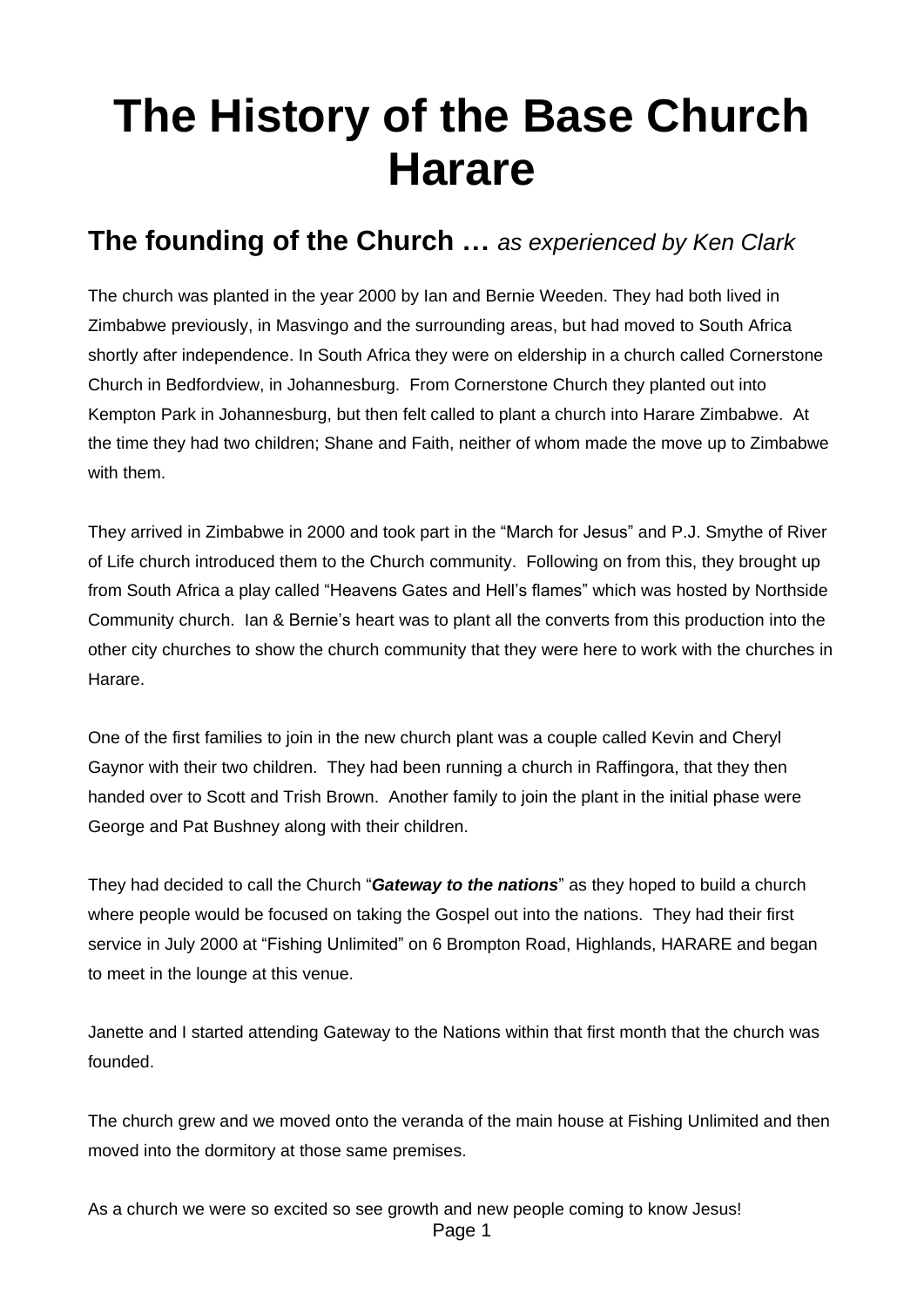Ian and Bernie would often go and visit the farmers in surrounding areas to pray with them. As they were dispossessed by the internal politics of the country many relocated to Harare, they started to become part of the church.

The church moved again to Conquernor House hall and at the same time Joseph and Nosi Dhlamini started a church at Fishing unlimited with some members that did not move with us. Janette & I came onto eldership during our time here.

Over some months we ran into some logistical problems at Conquernor House as the hall did not want to open up on a Sunday and did not want children running around the hall and so we looked at moving again. On the Sunday we were to be out of the hall we made an arrangement with Wikus & Terry-Ann Botha of a UAFC church to share the school hall they were meeting in, which was at Alex Park Junior School. We divided the preaching between the two churches and would preach on alternative weeks. We also took up two offerings. Wikus and Terry-Ann felt they needed to close their UAFC congregation due to dwindling numbers and a decision was made to amalgamate the two congregations. At this time Norman and Jenny Rich became elders.

Ian and Bernie had been running the church now for nearly 7 years when they felt they needed to make their stay permanent by applying for a residence visa. This was delayed and they were given short notice to leave the country. They went to Johannesburg and awaited the results of their application. After some months, when they heard nothing, they were approached by Marcus Herbert of Cornerstone Church in Bedfordview in Johannesburg and offered to go onto eldership there with them. With a heavy heart they accepted and at this point their visa finally came through. But Ian decided to honour his commitment to Marcus and stay at Cornerstone. Janette and I were set in place as the lead elders of the church.

At this time there was an election followed by a lot of violence in the rural areas. The church had just become the custodians of the Fishing Unlimited property in Highlands, where we had first started! This was turned into a safe house for victims of the violence where people could recover from their wounds. At one time there were as many as 80 people in this house on mattresses on the floors and all the rooms were full to capacity.

Rae Ries was employed by the church to do the church admin and accounts, she worked at Fishing unlimited, now called the Mission Base.

Joseph and Nosi brought their church congregation into Gateway church as well.